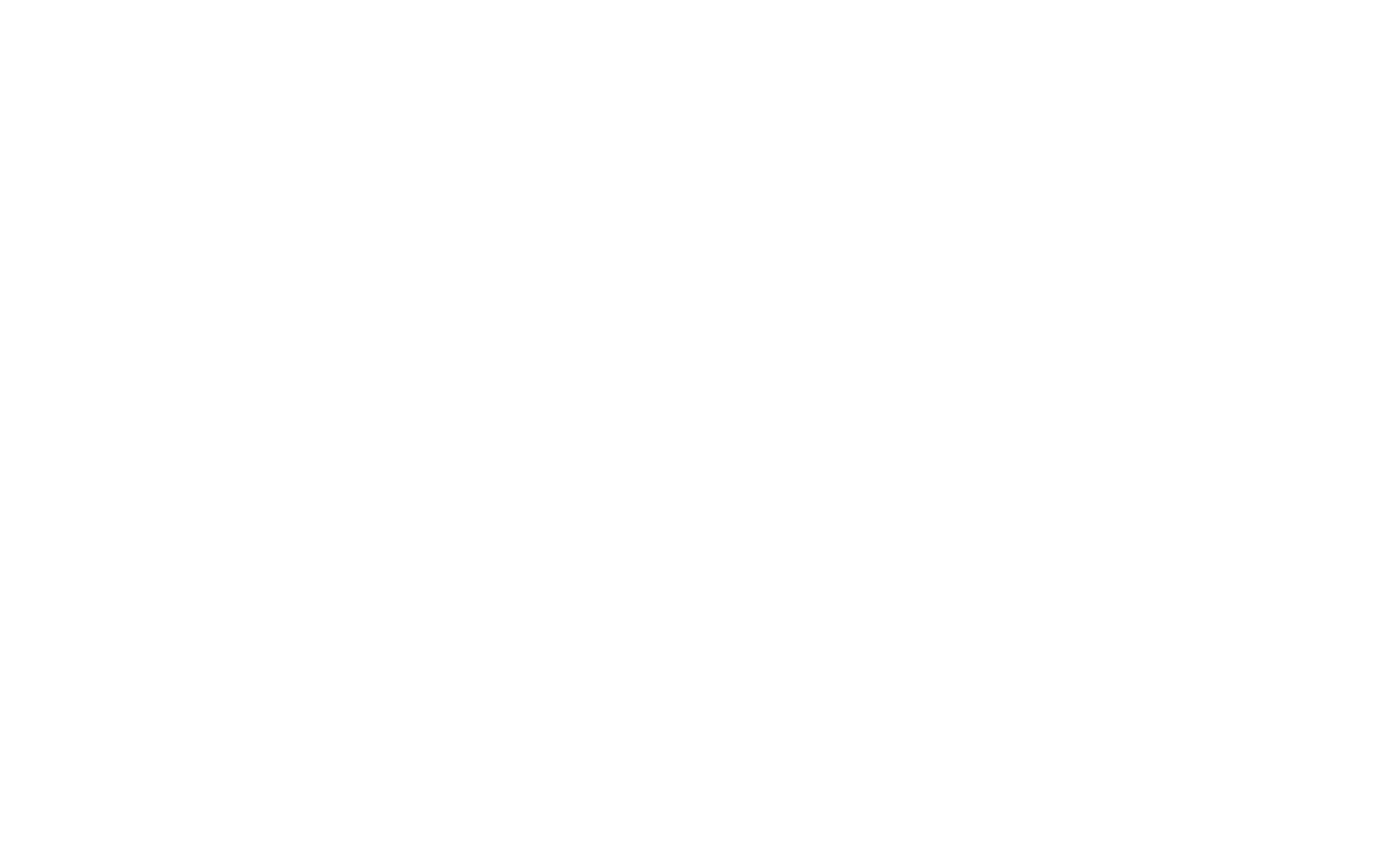

### Dear Friends of Trenton:

With great pride I am delighted to present *Living Trenton*, our Downtown Capital District Master Plan.

Trenton is a growing center for commercial, educational, cultural and entertainment activities, with exciting opportunities for new business enterprises and residential accommodations. As this Master Plan is enacted over time, it will serve to strengthen the City, County and Regional economies, provide amenities to support business and residential investment, improve the efficiency of our transportation system, and expand our park and open space system anchored by a restored connection to the Delaware Riverfront.

In order for this plan to succeed, Trenton must be joined in partnership by the State of New Jersey and Mercer County, as well as by its citizens and stakeholders, in order to realize our full potential as the Capital City of New Jersey.

This Plan is the product of hard work by many dedicated individuals and institutions. I thank our residents and the business, civic and government leaders who reflected on our past, assessed the challenges ahead, and created this responsive and visionary plan for the future of our city.

Appreciatively,

### *The Honorable Douglas H. Palmer, Mayor*

*Prepared in Association with:* 

Sasa Olessi Montaño, Director, Department of Housing and Economic Development

Andrew Carten, Director, Division of Planning

Judy Adams, Senior Planner, Division of Planning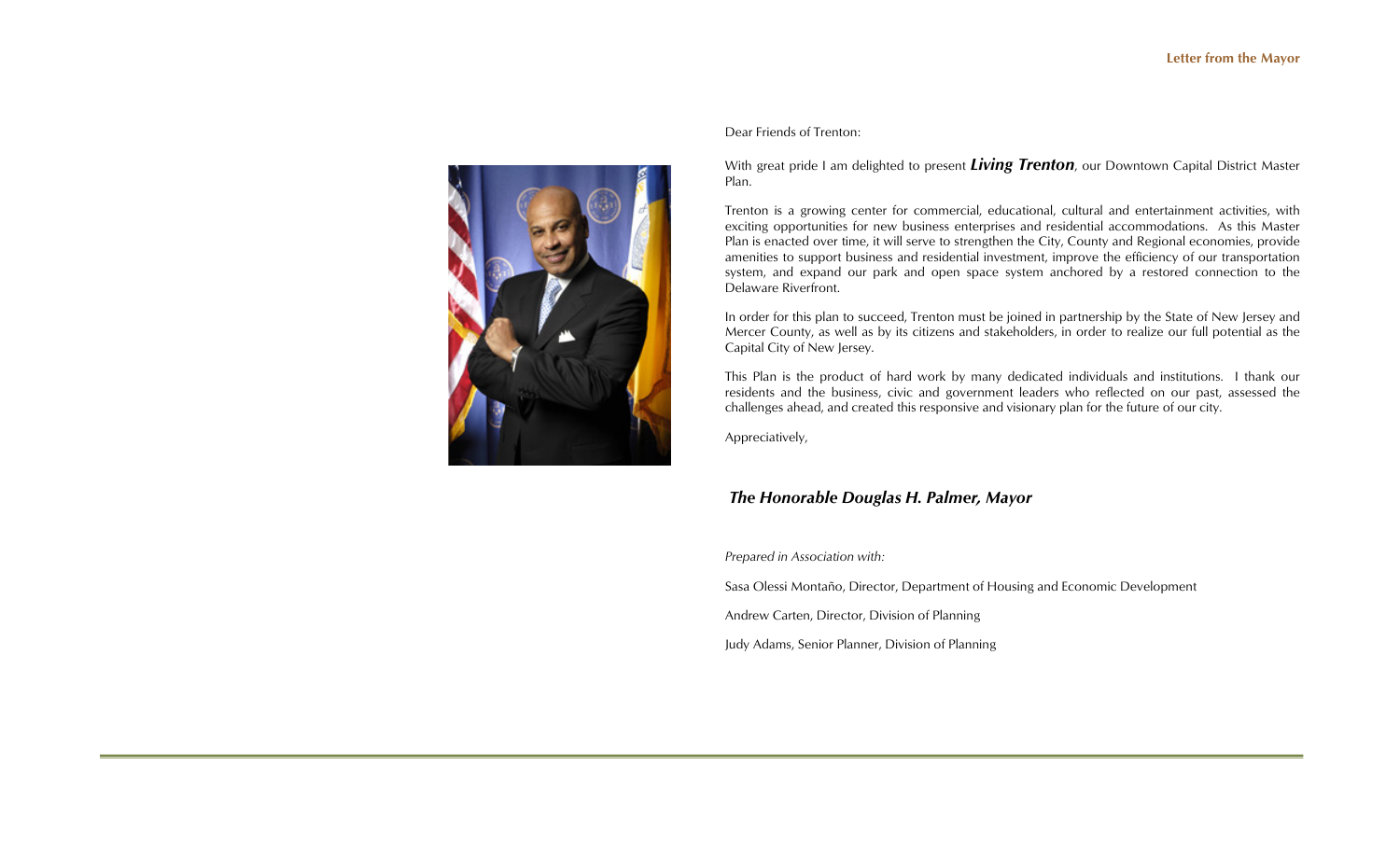# **Table of Contents**

| <b>Chapter 1:</b> | <b>Introduction</b>                                 | Page 2  |
|-------------------|-----------------------------------------------------|---------|
|                   |                                                     | Page 2  |
|                   |                                                     | Page 3  |
|                   |                                                     | Page 3  |
|                   |                                                     | Page 4  |
| <b>Chapter 2:</b> | <b>Vision and Guiding Themes</b>                    | Page 6  |
|                   |                                                     | Page 6  |
|                   |                                                     | Page 8  |
|                   |                                                     | Page 9  |
| <b>Chapter 3:</b> | <b>Economic Assessment</b>                          | Page 12 |
|                   |                                                     | Page 12 |
|                   |                                                     | Page 14 |
|                   | Strategic Location within the Northeast Corridor    | Page 15 |
|                   |                                                     | Page 16 |
|                   |                                                     | Page 17 |
| <b>Chapter 4:</b> | <b>Capital District Neighborhood</b>                | Page 20 |
|                   |                                                     | Page 20 |
|                   |                                                     | Page 22 |
|                   |                                                     | Page 22 |
|                   | B. Willow & Hanover Street Office/Parking Structure | Page 23 |
|                   | C. Canal Banks Residential Redevelopment & Park     | Page 25 |
|                   |                                                     | Page 25 |
|                   |                                                     | Page 28 |
|                   |                                                     | Page 28 |

| G. Pennington Avenue/Battle Monument Redevelopment | Page 28 |
|----------------------------------------------------|---------|

# **Chapter 5: Mill Hill Neighborhood Page 30**

|  | Page 30 |
|--|---------|
|  | Page 32 |
|  | Page 32 |
|  | Page 33 |
|  |         |
|  | Page 33 |
|  | Page 34 |
|  | Page 34 |
|  |         |
|  |         |

## **Chapter 6:** Downtown Transit Village **Page 38**

|                                                                 | Page 38 |
|-----------------------------------------------------------------|---------|
|                                                                 | Page 40 |
|                                                                 | Page 41 |
|                                                                 | Page 41 |
| C. Transit Village/Central Business District Transition Parcel  | Page 42 |
| D. Major Mixed-Use Redevelopment Opportunity Sites              | Page 42 |
| E. State Street/Ewing-Carroll Historic District Transition Site | Page 42 |
|                                                                 | Page 42 |
|                                                                 | Page 42 |
|                                                                 | Page 43 |
| 1. Redevelopment of Former Miller Homes Site                    | Page 43 |
|                                                                 | Page 43 |
|                                                                 | Page 45 |
| L. Greenwood-Hamilton Neighborhood Renovation & Infill          | Page 45 |